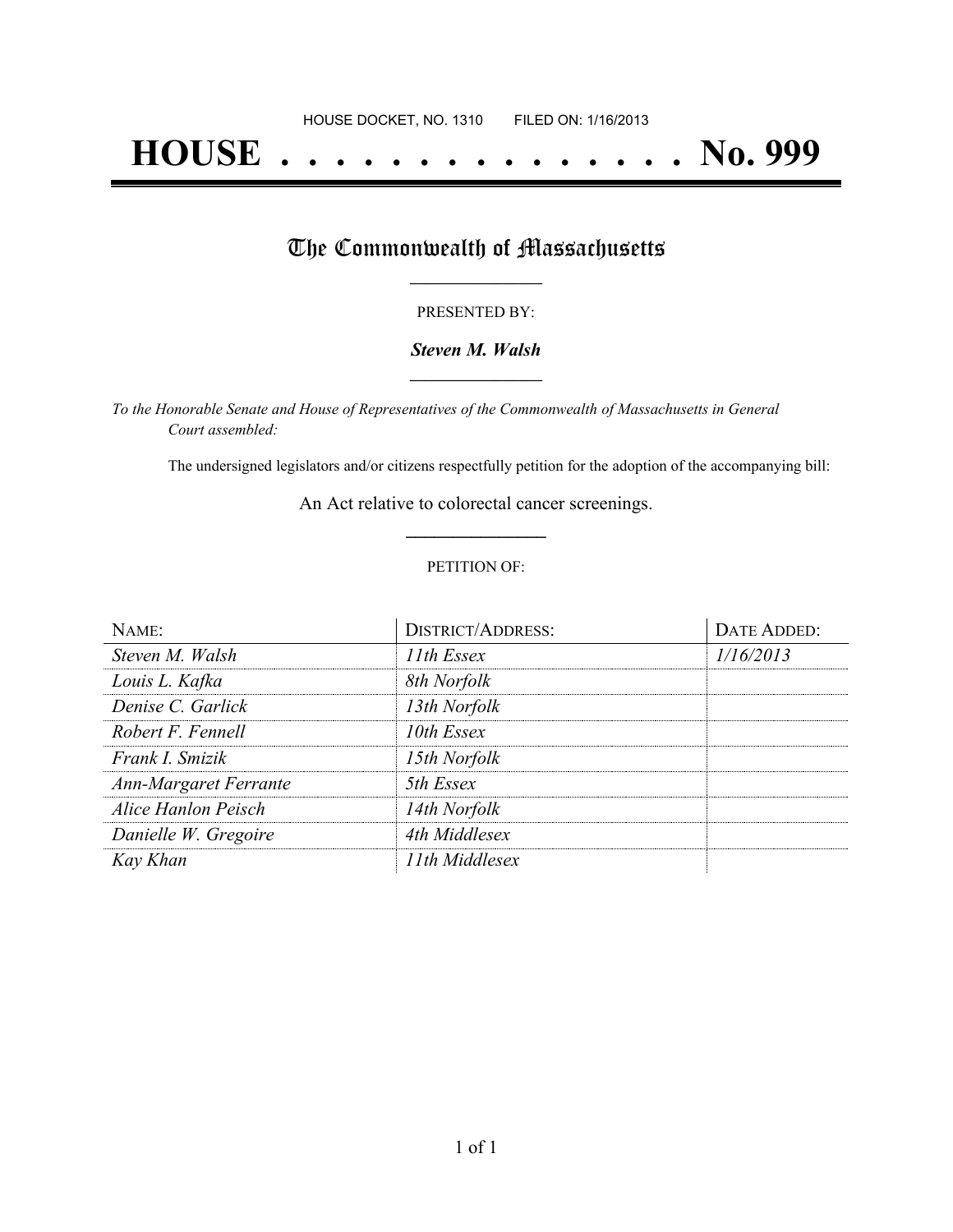By Mr. Walsh of Lynn, a petition (accompanied by bill, House, No. 999) of Steven M. Walsh and others relative to insurance coverage for colorectal cancer screenings and breast cancer screenings. Financial Services.

# The Commonwealth of Massachusetts

**\_\_\_\_\_\_\_\_\_\_\_\_\_\_\_ In the Year Two Thousand Thirteen \_\_\_\_\_\_\_\_\_\_\_\_\_\_\_**

An Act relative to colorectal cancer screenings.

Be it enacted by the Senate and House of Representatives in General Court assembled, and by the authority *of the same, as follows:*

 SECTION 1. Chapter 175 of the General Laws is hereby amended by inserting after section 110M the following section:-

 Section 110N. Any policy, contract, agreement, plan or certificate of insurance issued, delivered or renewed within the commonwealth which provides coverage for colorectal cancer screenings or breast cancer screenings shall not impose (1) A deductible for a procedure that a physician initially undertakes as a screening colonoscopy or a screening sigmoidoscopy or a screening mammogram; or (2) A coinsurance, copayment, deductible or other out-of-pocket expense for any additional colonoscopy, sigmoidoscopy or mammogram ordered in a policy year by a physician for an insured.

 SECTION 2. Chapter 176A of the General Laws is hereby amended by inserting after section 8AA the following section:-

 Section 8BB. Any contract between a subscriber and the corporation under an individual or group hospital service plan delivered or issued or renewed within the commonwealth which provides coverage for colorectal cancer screenings or breast cancer screenings shall not impose (1) A deductible for a procedure that a physician initially undertakes as a screening colonoscopy or a screening sigmoidoscopy or a screening mammogram; or (2) A coinsurance, copayment,

deductible or other out-of-pocket expense for any additional colonoscopy, sigmoidoscopy or

mammogram ordered in a policy year by a physician for an insured.

 SECTION 3. Chapter 176B of the General Laws is hereby amended by inserting after section 4AA the following section:-